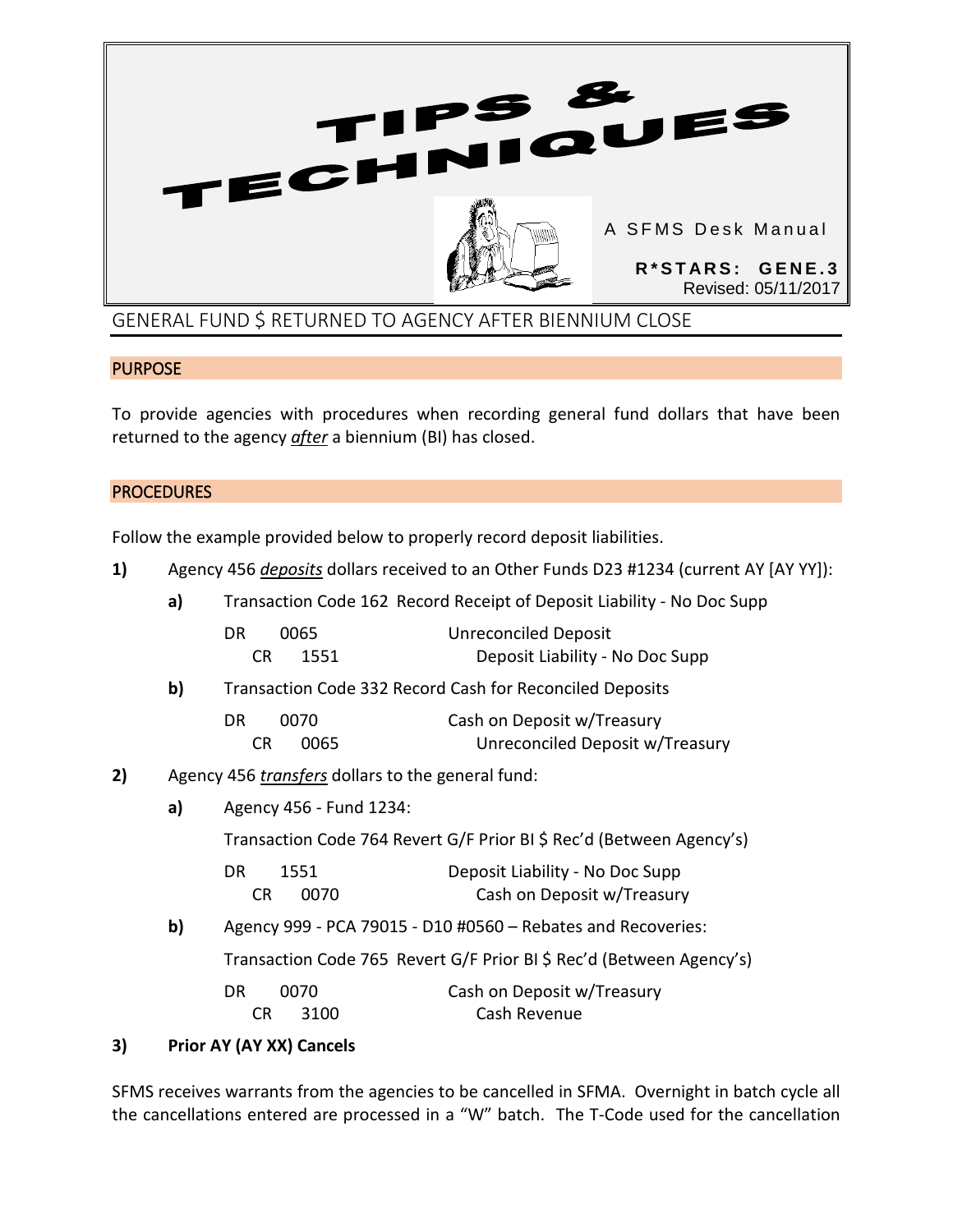comes from the 28A of the T-Code that wrote the warrant. If there is a closed profile, appropriation etc. the batch shows up on the 530 screen.

The next day the SFMS analysts check the 530 screen to see if any warrant cancels are still on the 530 screen. If the warrant cancel rejected because of an old AY, the analyst takes care of it according to the instructions below.

The analyst checks the d23 screen to find out if the Appropriated Fund is for a general fund appropriation or not, and based on what is found, follows the appropriate instructions below:

General Fund Appropriated Fund is 8xxx and the T-Code is 385:

- 1. The T-Code is changed from '385' to '383'.
- 2. The OBJ's are blanked out.
- 3. AY XX is changed to AY YY.
- 4. All the accounting profiles are verified that they are active for AY YY: Index, PCA, Grant, Project, Fund, etc. If any are inactive for AY YY the analyst contacts the agency for activation or for current information. Index, PCA, Grant, Project and Appropriation can be changed, but the D23 Fund and Appropriated Fund must remain the same.
- 5. The analyst notifies the agency that they need to do a 764/765 to revert the money back to the GF if the payment is no longer owed to the vendor. If the agency reissues the payment to the vendor (T-Code 287), they should not make a reversion entry. This would cause it to be paid twice.

The coding for the T-Code 764 comes from the warrant cancel after SFMS has made the changes.

The coding for the T-Code 765 is Agency=999, AY YY, PCA 79015, COBJ 0560.

The agency needs to notify SMFS of the BT or VP number for documentation.

This Warrant was written from a General Fund Appropriation